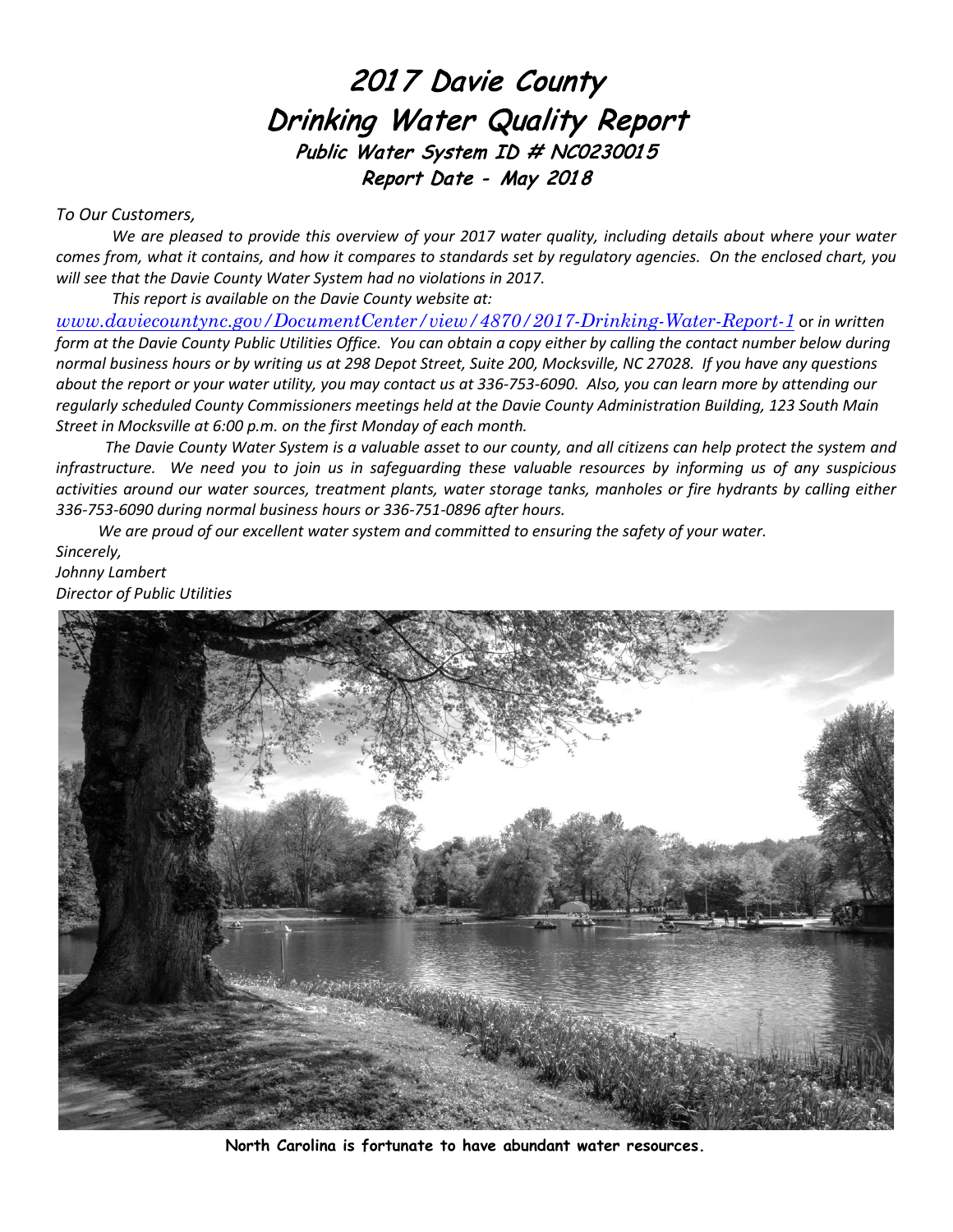|                                                                                                                                                                                                                                                                                                                                                                                                    |                  | <b>REGULATED CONTAMINANTS</b>                                            |                      |                                                            |                                                                                                                                                                   |  |  |  |
|----------------------------------------------------------------------------------------------------------------------------------------------------------------------------------------------------------------------------------------------------------------------------------------------------------------------------------------------------------------------------------------------------|------------------|--------------------------------------------------------------------------|----------------------|------------------------------------------------------------|-------------------------------------------------------------------------------------------------------------------------------------------------------------------|--|--|--|
| Disinfection Byproduct Precursors and Turbidity 2017                                                                                                                                                                                                                                                                                                                                               |                  |                                                                          |                      |                                                            |                                                                                                                                                                   |  |  |  |
| Contaminant                                                                                                                                                                                                                                                                                                                                                                                        | Violation<br>Y/N | Your<br>Water                                                            | <b>MCLG</b>          | <b>MCL</b>                                                 | Likely Source of Contamination                                                                                                                                    |  |  |  |
| <b>Total Organic Carbon</b><br>[TOC] Removal Ratio -<br>Treated Water*                                                                                                                                                                                                                                                                                                                             | $\boldsymbol{N}$ | $0.7AV-C$<br>$0.0 - 1.3 R - C$<br>$1.0$ AV-S<br>$0 - 1.5 R - S$          | N/A                  | TT                                                         | Naturally present in the<br>environment                                                                                                                           |  |  |  |
| * The Cooleemee and Sparks Road Water Plants both had acceptable removal of TOC (Disinfection By-Product Precursors). Depending on the Total<br>Organic Carbon in our source water, the water system must have a certain percent removal of TOC or must meet alternative compliance criteria.                                                                                                      |                  |                                                                          |                      |                                                            |                                                                                                                                                                   |  |  |  |
| Turbidity (NTU)*                                                                                                                                                                                                                                                                                                                                                                                   | $\boldsymbol{N}$ | $0.158 - C**$<br>$0.285 - S^{**}$<br>$99.8\% - C***$<br>$99.5 \% - S***$ | N/A                  | $TT \leq$<br>0.30<br>$TT =$<br>%<br>Samples<br>$\leq 0.15$ | Soil runoff                                                                                                                                                       |  |  |  |
| *Turbidity is a measure of cloudiness of the water. We monitor it because it is a good indicator of the effectiveness of our filtration system.<br>**These measurements were the highest single measurements detected in 2017 at the Cooleemee and Sparks Road Water Plants.<br>***The Turbidity Rule requires that 95% or more of all the monthly samples must be less than or equal to 0.15 NTU. |                  |                                                                          |                      |                                                            |                                                                                                                                                                   |  |  |  |
| Disinfection and Disinfection Byproduct Contaminants 2017                                                                                                                                                                                                                                                                                                                                          |                  |                                                                          |                      |                                                            |                                                                                                                                                                   |  |  |  |
| Contaminant                                                                                                                                                                                                                                                                                                                                                                                        | Violation<br>Y/N | Your<br>Water                                                            | <b>MCLG</b>          | <b>MCL</b>                                                 | <b>Likely Source of Contamination</b>                                                                                                                             |  |  |  |
| Chlorine (ppm) (Tested<br>monthly)                                                                                                                                                                                                                                                                                                                                                                 | $\boldsymbol{N}$ | $1.92$ $AV-D$<br>$0.55 - 2.60 R - D$                                     | <b>MRDLG</b><br>$=4$ | $MRDL =$<br>$\overline{4}$                                 | Water additive used to control<br>microbes                                                                                                                        |  |  |  |
| Total Haloacetic Acids<br>[HAA5] (ppb) (Quarterly)                                                                                                                                                                                                                                                                                                                                                 | $\boldsymbol{N}$ | $27.0$ LRAA $-D$<br>$15.6 - 37.0 R - D$                                  | N/A                  | 60                                                         | By-product of drinking water<br>chlorination                                                                                                                      |  |  |  |
| <b>Total Trihalomethanes</b><br>[TTHM] (ppb)<br>(Quarterly)                                                                                                                                                                                                                                                                                                                                        | $\boldsymbol{N}$ | $43.4$ LRAA - D<br>$54.0 - 97.0 R - D$                                   | N/A                  | 80                                                         | By-product of drinking water<br>chlorination                                                                                                                      |  |  |  |
| Inorganic Contaminants 2017 or Most Recent Analysis                                                                                                                                                                                                                                                                                                                                                |                  |                                                                          |                      |                                                            |                                                                                                                                                                   |  |  |  |
| Contaminant                                                                                                                                                                                                                                                                                                                                                                                        | Violation<br>Y/N | Your<br>Water                                                            | <b>MCLG</b>          | <b>MCL</b>                                                 | <b>Likely Source of Contamination</b>                                                                                                                             |  |  |  |
| <b>Fluoride</b> (ppm)<br>(Tested 2/27/2017)                                                                                                                                                                                                                                                                                                                                                        | $\boldsymbol{N}$ | $0.33 - C$<br>$0.52 - S$                                                 | $\overline{4}$       | $\overline{4}$                                             | Erosion of natural deposits; from<br>fertilizer & aluminum factories<br>water additive to promote strong<br>teeth:                                                |  |  |  |
| Nitrate (ppm) (as<br>Nitrogen) (1/10/17)                                                                                                                                                                                                                                                                                                                                                           | N                | $<$ 1.00 – C<br>$1.00 - S$                                               | 10                   | 10                                                         | Runoff from fertilizer use;<br>leaching from septic tanks,<br>sewage; erosion of natural<br>deposits                                                              |  |  |  |
| Copper $(ppm)* - 90th$<br>percentile (Tested from<br>8/18/2015 - 9/8/2015)                                                                                                                                                                                                                                                                                                                         | $\boldsymbol{N}$ | $0.104 - D$                                                              | 1.3                  | $AL = 1.3$<br>or<br>$T\mathcal{T}$                         | Corrosion of household<br>plumbing systems; erosion of<br>natural deposits; leaching from<br>wood preservatives                                                   |  |  |  |
| Lead (ppb) $*$ - 90 <sup>th</sup><br>percentile (Tested<br>8/18/2015-9/8/2015)                                                                                                                                                                                                                                                                                                                     | $\boldsymbol{N}$ | $\overline{\left. < 3 - D \right.}$                                      | $\cal O$             | $AL = 15$<br>or<br>TT                                      | Corrosion of household<br>plumbing systems; erosion of<br>natural deposits                                                                                        |  |  |  |
| for Copper or Lead during this testing period.                                                                                                                                                                                                                                                                                                                                                     |                  |                                                                          |                      |                                                            | *The levels detected are the 90 <sup>th</sup> percentile value of all samples taken. None of the water samples from the tested homes were above the Action Limits |  |  |  |
| <b>Synthetic Organic Contaminants 2017</b>                                                                                                                                                                                                                                                                                                                                                         |                  |                                                                          |                      |                                                            |                                                                                                                                                                   |  |  |  |
| Contaminant                                                                                                                                                                                                                                                                                                                                                                                        | Violation<br>Y/N | Your<br>Water                                                            | <b>MCLG</b>          | <b>MCL</b>                                                 | <b>Likely Source of Contamination</b>                                                                                                                             |  |  |  |
| Atrazine (ppm)                                                                                                                                                                                                                                                                                                                                                                                     | $\boldsymbol{N}$ | $0.13 - C$<br>$0.13 - S$                                                 | 3.0                  | 3.0                                                        | Runoff from herbicide used on<br>row crops                                                                                                                        |  |  |  |
| Cooleemee Plant - C<br>Water Distribution System - D<br>Sparks Road Plant - S<br>Range - R<br>Locational Running Annual Average - LRAA<br>Average - AV                                                                                                                                                                                                                                             |                  |                                                                          |                      |                                                            |                                                                                                                                                                   |  |  |  |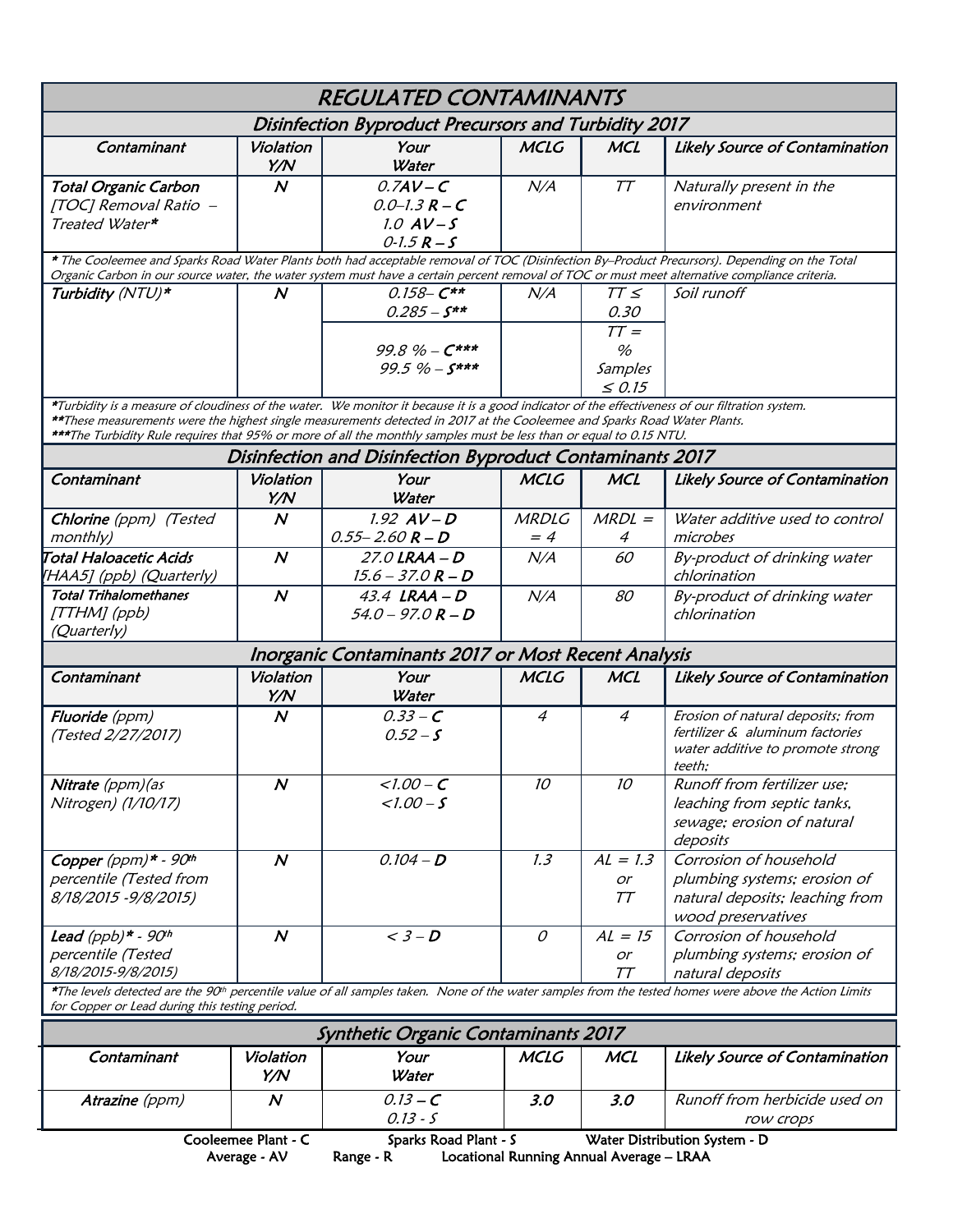#### *About Drinking Water*

Sources of drinking water (both tap water and bottled water) include rivers, lakes, streams, ponds, reservoirs, springs, and wells. As water travels over the land or through the ground, it dissolves naturally-occurring minerals and possibly radioactive materials. It can also pick up microbial contaminants, such as viruses and bacteria from the presence of animals or human activity. Inorganic contaminants, such as salts and metals, can be naturally-occurring or result from urban storm water runoff or from human activities such as farming. Pesticides and herbicides come from a variety of sources such as agriculture, urban storm water runoff, and residential uses. Organic chemical contaminants, including synthetic and volatile organic chemicals, are by-products of industrial processes and petroleum production. Radioactive contaminants are naturally-occurring or the result of oil and gas production and mining activities.

To ensure that your tap water is safe to drink, the Environmental Protection Agency (EPA) prescribes regulations, which limit the amount of certain contaminants in water provided by public water systems. Food and Drug Administration (FDA) regulations establish limits for contaminants in bottled water, which must provide the same protection for public health.

#### *About Your Water*

Drinking water, including bottled water, may reasonably be expected to contain at least small amounts of some contaminants. The presence of contaminants does not necessarily indicate that water poses a health risk. More information about contaminants and potential health effects can be obtained by calling the Environmental Protection Agency's Safe Drinking Water Hotline (800-426-4791).

All of our water originates as surface water in the Yadkin/Pee Dee River Basin. Davie County operates two water treatment plants, one on Sparks Road that processes water from the Yadkin River, and another in Cooleemee that treats water from the South Yadkin River. The Davie County Water System serves a population of approximately 29,500 people. The purpose of the water treatment process is to remove harmful contaminants, such as chemicals or bacteria, which may exist in the raw water supply. We test the water daily to ensure it is safe when it reaches our customers.

We have learned through our monitoring and testing that some constituents have been detected. To comply with the Federal and State regulations, the Davie County Water System routinely monitors for over 150 contaminants. The table lists the Regulated Contaminants our monitoring detected during the period of January  $1<sup>st</sup>$  to December 31 $<sup>st</sup>$ ,</sup> 2017 and the most recent results of detected contaminants not due to be tested in 2017. In the table, there are many terms and abbreviations you might not recognize. To help you understand these terms, we've provided definitions on the next page.

#### *Important Health Information*

No lead was detected in the samples we tested in 2015. If present, elevated levels of lead can cause serious health problems, especially for pregnant women and young children. Lead in drinking water is primarily from materials and components associated with service lines and home plumbing. The Davie County Water System is responsible for providing high quality drinking water, but cannot control the variety of materials used in plumbing components. When your water has been sitting for several hours, you can minimize the potential for lead exposure by flushing your tap for 30 seconds to 2 minutes before using water for drinking or cooking. If you are concerned about lead in your water, you may wish to have your water tested. Information on lead in drinking water, testing methods, and steps you can take to minimize exposure is available from the Safe Drinking Water Hotline or at www.epa.gov/safewater/lead.

Cryptosporidium is a microbial parasite found in surface waters throughout the U.S. Cryptosporidium must be ingested for it to cause disease and can be contracted in other ways than by drinking water. Symptoms of infection include nausea, diarrhea, and abdominal cramps. Immuno–compromised individuals can seek additional guidance at <http://www.epa.gov/safewater/consumer/pdf/crypto.pdf> and are encouraged to consult their doctor regarding appropriate precautions to prevent waterborne infection.

Some people may be more vulnerable to contaminants in drinking water than the general population. Immunocompromised persons such as persons with cancer undergoing chemotherapy, persons who have undergone organ transplants, people with HIV/AIDS or other immune system disorders, some elderly, and infants can be particularly at risk from infections. These people should seek advice about drinking water from their health care providers. EPA/CDC guidelines on appropriate means to lessen the risk of infection by Cryptosporidium and other microbial contaminants are available from the Safe Drinking Water Hotline (800-426-4791).